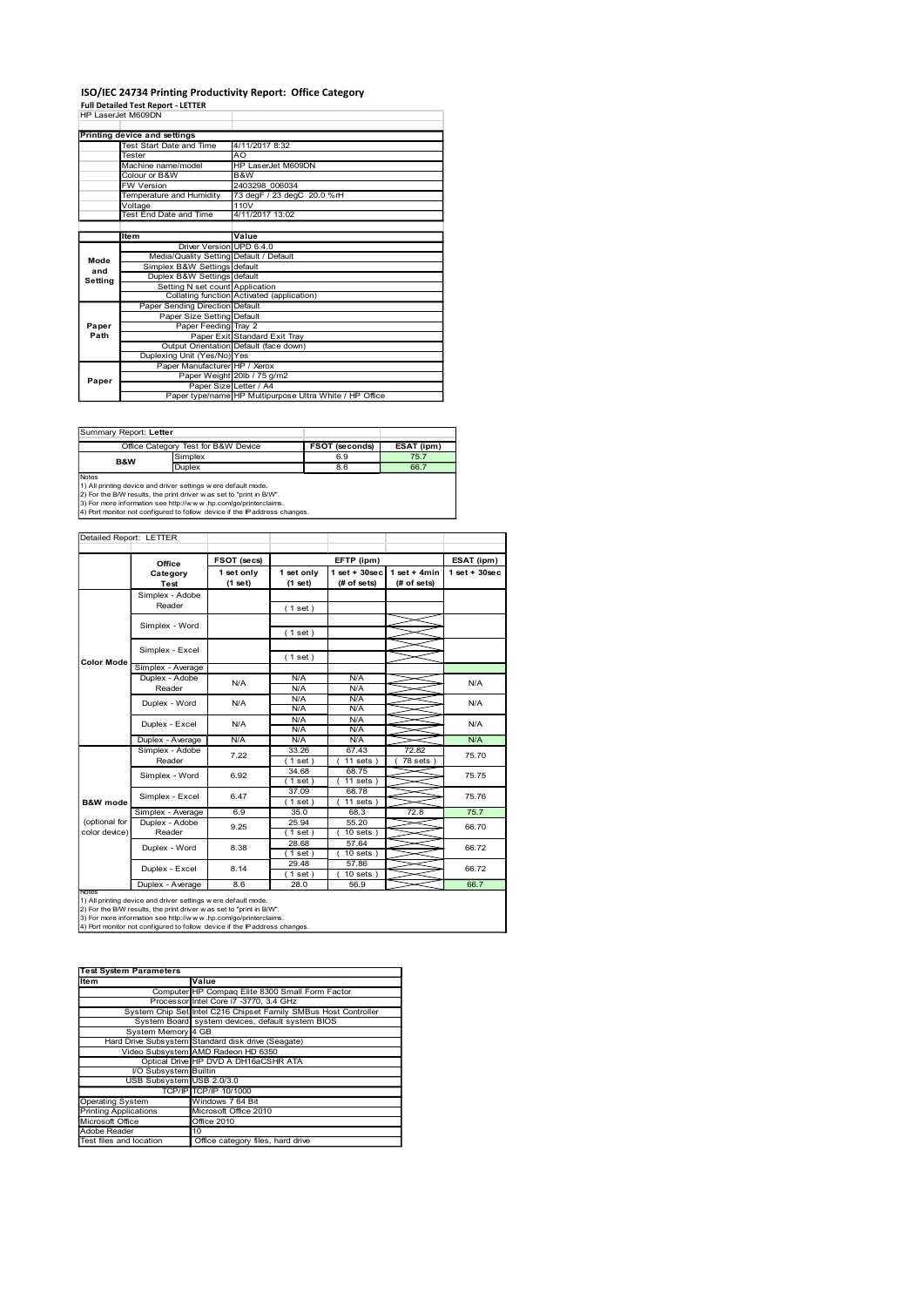# ISO/IEC 24734 Printing Productivity Report: Office Category<br>Full Detailed Test Report - A4<br>HP LaserJet M609DN

| ISO/IEC 24734 Printing Productivity Report: Office Category<br>Full Detailed Test Report - A4<br>HP LaserJet M609DN<br>Printing device and settings<br>4/11/2017 8:32<br>Test Start Date and Time<br>Tester<br>AO<br>HP LaserJet M609DN<br>Machine name/model<br>Colour or B&W<br>B&W<br>2403298 006034<br>FW Version<br>Temperature and Humidity<br>73 degF / 23 degC 20.0 %rH<br>110V<br>Voltage<br><b>Test End Date and Time</b><br>4/11/2017 13:02<br>Value<br>Item<br>Driver Version UPD 6.4.0<br>Media/Quality Setting Default / Default<br>Mode<br>Simplex B&W Settings default<br>and<br>Duplex B&W Settings default<br>Setting<br>Setting N set count Application<br>Collating function Activated (application)<br>Paper Sending Direction Default<br>Paper Size Setting Default<br>Paper<br>Paper Feeding Tray 2<br>Path<br>Paper Exit Standard Exit Tray<br>Output Orientation Default (face down)<br>Duplexing Unit (Yes/No) Yes<br>Paper Manufacturer HP / Xerox<br>Paper Weight 20lb / 75 g/m2<br>Paper<br>Paper Size Letter / A4<br>Paper type/name HP Multipurpose Ultra White / HP Office<br>Summary Report: A4<br>Office Category Test for B&W Device<br>FSOT (seconds)<br>Simplex<br>7.4<br>B&W<br>9.1<br>Duplex<br>Notes<br>1) All printing device and driver settings were default mode.<br>2) For the B/W results, the print driver was set to "print in B/W".<br>3) For more information see http://www.hp.com/go/printerclaims.<br>4) Port monitor not configured to follow device if the IP address changes.<br>Detailed Report: A4<br>FSOT (secs)<br>EFTP (ipm)<br>Office<br>1 set only<br>$1$ set + $30$ sec<br>1 set only<br>Category<br>(# of sets)<br><b>Test</b><br>(1 set)<br>(1 set)<br>Simplex - Adobe |                |                                  |
|------------------------------------------------------------------------------------------------------------------------------------------------------------------------------------------------------------------------------------------------------------------------------------------------------------------------------------------------------------------------------------------------------------------------------------------------------------------------------------------------------------------------------------------------------------------------------------------------------------------------------------------------------------------------------------------------------------------------------------------------------------------------------------------------------------------------------------------------------------------------------------------------------------------------------------------------------------------------------------------------------------------------------------------------------------------------------------------------------------------------------------------------------------------------------------------------------------------------------------------------------------------------------------------------------------------------------------------------------------------------------------------------------------------------------------------------------------------------------------------------------------------------------------------------------------------------------------------------------------------------------------------------------------------------------------------------------------------------------------------|----------------|----------------------------------|
|                                                                                                                                                                                                                                                                                                                                                                                                                                                                                                                                                                                                                                                                                                                                                                                                                                                                                                                                                                                                                                                                                                                                                                                                                                                                                                                                                                                                                                                                                                                                                                                                                                                                                                                                          |                |                                  |
|                                                                                                                                                                                                                                                                                                                                                                                                                                                                                                                                                                                                                                                                                                                                                                                                                                                                                                                                                                                                                                                                                                                                                                                                                                                                                                                                                                                                                                                                                                                                                                                                                                                                                                                                          |                |                                  |
|                                                                                                                                                                                                                                                                                                                                                                                                                                                                                                                                                                                                                                                                                                                                                                                                                                                                                                                                                                                                                                                                                                                                                                                                                                                                                                                                                                                                                                                                                                                                                                                                                                                                                                                                          |                |                                  |
|                                                                                                                                                                                                                                                                                                                                                                                                                                                                                                                                                                                                                                                                                                                                                                                                                                                                                                                                                                                                                                                                                                                                                                                                                                                                                                                                                                                                                                                                                                                                                                                                                                                                                                                                          |                |                                  |
|                                                                                                                                                                                                                                                                                                                                                                                                                                                                                                                                                                                                                                                                                                                                                                                                                                                                                                                                                                                                                                                                                                                                                                                                                                                                                                                                                                                                                                                                                                                                                                                                                                                                                                                                          |                |                                  |
|                                                                                                                                                                                                                                                                                                                                                                                                                                                                                                                                                                                                                                                                                                                                                                                                                                                                                                                                                                                                                                                                                                                                                                                                                                                                                                                                                                                                                                                                                                                                                                                                                                                                                                                                          |                |                                  |
|                                                                                                                                                                                                                                                                                                                                                                                                                                                                                                                                                                                                                                                                                                                                                                                                                                                                                                                                                                                                                                                                                                                                                                                                                                                                                                                                                                                                                                                                                                                                                                                                                                                                                                                                          |                |                                  |
|                                                                                                                                                                                                                                                                                                                                                                                                                                                                                                                                                                                                                                                                                                                                                                                                                                                                                                                                                                                                                                                                                                                                                                                                                                                                                                                                                                                                                                                                                                                                                                                                                                                                                                                                          |                |                                  |
|                                                                                                                                                                                                                                                                                                                                                                                                                                                                                                                                                                                                                                                                                                                                                                                                                                                                                                                                                                                                                                                                                                                                                                                                                                                                                                                                                                                                                                                                                                                                                                                                                                                                                                                                          |                |                                  |
|                                                                                                                                                                                                                                                                                                                                                                                                                                                                                                                                                                                                                                                                                                                                                                                                                                                                                                                                                                                                                                                                                                                                                                                                                                                                                                                                                                                                                                                                                                                                                                                                                                                                                                                                          |                |                                  |
|                                                                                                                                                                                                                                                                                                                                                                                                                                                                                                                                                                                                                                                                                                                                                                                                                                                                                                                                                                                                                                                                                                                                                                                                                                                                                                                                                                                                                                                                                                                                                                                                                                                                                                                                          |                |                                  |
|                                                                                                                                                                                                                                                                                                                                                                                                                                                                                                                                                                                                                                                                                                                                                                                                                                                                                                                                                                                                                                                                                                                                                                                                                                                                                                                                                                                                                                                                                                                                                                                                                                                                                                                                          |                |                                  |
|                                                                                                                                                                                                                                                                                                                                                                                                                                                                                                                                                                                                                                                                                                                                                                                                                                                                                                                                                                                                                                                                                                                                                                                                                                                                                                                                                                                                                                                                                                                                                                                                                                                                                                                                          |                |                                  |
|                                                                                                                                                                                                                                                                                                                                                                                                                                                                                                                                                                                                                                                                                                                                                                                                                                                                                                                                                                                                                                                                                                                                                                                                                                                                                                                                                                                                                                                                                                                                                                                                                                                                                                                                          |                |                                  |
|                                                                                                                                                                                                                                                                                                                                                                                                                                                                                                                                                                                                                                                                                                                                                                                                                                                                                                                                                                                                                                                                                                                                                                                                                                                                                                                                                                                                                                                                                                                                                                                                                                                                                                                                          |                |                                  |
|                                                                                                                                                                                                                                                                                                                                                                                                                                                                                                                                                                                                                                                                                                                                                                                                                                                                                                                                                                                                                                                                                                                                                                                                                                                                                                                                                                                                                                                                                                                                                                                                                                                                                                                                          |                |                                  |
|                                                                                                                                                                                                                                                                                                                                                                                                                                                                                                                                                                                                                                                                                                                                                                                                                                                                                                                                                                                                                                                                                                                                                                                                                                                                                                                                                                                                                                                                                                                                                                                                                                                                                                                                          |                |                                  |
|                                                                                                                                                                                                                                                                                                                                                                                                                                                                                                                                                                                                                                                                                                                                                                                                                                                                                                                                                                                                                                                                                                                                                                                                                                                                                                                                                                                                                                                                                                                                                                                                                                                                                                                                          |                |                                  |
|                                                                                                                                                                                                                                                                                                                                                                                                                                                                                                                                                                                                                                                                                                                                                                                                                                                                                                                                                                                                                                                                                                                                                                                                                                                                                                                                                                                                                                                                                                                                                                                                                                                                                                                                          |                |                                  |
|                                                                                                                                                                                                                                                                                                                                                                                                                                                                                                                                                                                                                                                                                                                                                                                                                                                                                                                                                                                                                                                                                                                                                                                                                                                                                                                                                                                                                                                                                                                                                                                                                                                                                                                                          |                |                                  |
|                                                                                                                                                                                                                                                                                                                                                                                                                                                                                                                                                                                                                                                                                                                                                                                                                                                                                                                                                                                                                                                                                                                                                                                                                                                                                                                                                                                                                                                                                                                                                                                                                                                                                                                                          |                |                                  |
|                                                                                                                                                                                                                                                                                                                                                                                                                                                                                                                                                                                                                                                                                                                                                                                                                                                                                                                                                                                                                                                                                                                                                                                                                                                                                                                                                                                                                                                                                                                                                                                                                                                                                                                                          |                |                                  |
|                                                                                                                                                                                                                                                                                                                                                                                                                                                                                                                                                                                                                                                                                                                                                                                                                                                                                                                                                                                                                                                                                                                                                                                                                                                                                                                                                                                                                                                                                                                                                                                                                                                                                                                                          |                |                                  |
|                                                                                                                                                                                                                                                                                                                                                                                                                                                                                                                                                                                                                                                                                                                                                                                                                                                                                                                                                                                                                                                                                                                                                                                                                                                                                                                                                                                                                                                                                                                                                                                                                                                                                                                                          |                |                                  |
|                                                                                                                                                                                                                                                                                                                                                                                                                                                                                                                                                                                                                                                                                                                                                                                                                                                                                                                                                                                                                                                                                                                                                                                                                                                                                                                                                                                                                                                                                                                                                                                                                                                                                                                                          |                |                                  |
|                                                                                                                                                                                                                                                                                                                                                                                                                                                                                                                                                                                                                                                                                                                                                                                                                                                                                                                                                                                                                                                                                                                                                                                                                                                                                                                                                                                                                                                                                                                                                                                                                                                                                                                                          |                |                                  |
|                                                                                                                                                                                                                                                                                                                                                                                                                                                                                                                                                                                                                                                                                                                                                                                                                                                                                                                                                                                                                                                                                                                                                                                                                                                                                                                                                                                                                                                                                                                                                                                                                                                                                                                                          |                |                                  |
|                                                                                                                                                                                                                                                                                                                                                                                                                                                                                                                                                                                                                                                                                                                                                                                                                                                                                                                                                                                                                                                                                                                                                                                                                                                                                                                                                                                                                                                                                                                                                                                                                                                                                                                                          |                |                                  |
|                                                                                                                                                                                                                                                                                                                                                                                                                                                                                                                                                                                                                                                                                                                                                                                                                                                                                                                                                                                                                                                                                                                                                                                                                                                                                                                                                                                                                                                                                                                                                                                                                                                                                                                                          |                |                                  |
|                                                                                                                                                                                                                                                                                                                                                                                                                                                                                                                                                                                                                                                                                                                                                                                                                                                                                                                                                                                                                                                                                                                                                                                                                                                                                                                                                                                                                                                                                                                                                                                                                                                                                                                                          |                |                                  |
|                                                                                                                                                                                                                                                                                                                                                                                                                                                                                                                                                                                                                                                                                                                                                                                                                                                                                                                                                                                                                                                                                                                                                                                                                                                                                                                                                                                                                                                                                                                                                                                                                                                                                                                                          |                |                                  |
|                                                                                                                                                                                                                                                                                                                                                                                                                                                                                                                                                                                                                                                                                                                                                                                                                                                                                                                                                                                                                                                                                                                                                                                                                                                                                                                                                                                                                                                                                                                                                                                                                                                                                                                                          |                |                                  |
|                                                                                                                                                                                                                                                                                                                                                                                                                                                                                                                                                                                                                                                                                                                                                                                                                                                                                                                                                                                                                                                                                                                                                                                                                                                                                                                                                                                                                                                                                                                                                                                                                                                                                                                                          | ESAT (ipm)     |                                  |
|                                                                                                                                                                                                                                                                                                                                                                                                                                                                                                                                                                                                                                                                                                                                                                                                                                                                                                                                                                                                                                                                                                                                                                                                                                                                                                                                                                                                                                                                                                                                                                                                                                                                                                                                          | 71.6<br>63.6   |                                  |
|                                                                                                                                                                                                                                                                                                                                                                                                                                                                                                                                                                                                                                                                                                                                                                                                                                                                                                                                                                                                                                                                                                                                                                                                                                                                                                                                                                                                                                                                                                                                                                                                                                                                                                                                          |                |                                  |
|                                                                                                                                                                                                                                                                                                                                                                                                                                                                                                                                                                                                                                                                                                                                                                                                                                                                                                                                                                                                                                                                                                                                                                                                                                                                                                                                                                                                                                                                                                                                                                                                                                                                                                                                          |                |                                  |
|                                                                                                                                                                                                                                                                                                                                                                                                                                                                                                                                                                                                                                                                                                                                                                                                                                                                                                                                                                                                                                                                                                                                                                                                                                                                                                                                                                                                                                                                                                                                                                                                                                                                                                                                          |                |                                  |
|                                                                                                                                                                                                                                                                                                                                                                                                                                                                                                                                                                                                                                                                                                                                                                                                                                                                                                                                                                                                                                                                                                                                                                                                                                                                                                                                                                                                                                                                                                                                                                                                                                                                                                                                          |                |                                  |
|                                                                                                                                                                                                                                                                                                                                                                                                                                                                                                                                                                                                                                                                                                                                                                                                                                                                                                                                                                                                                                                                                                                                                                                                                                                                                                                                                                                                                                                                                                                                                                                                                                                                                                                                          | 1 set + $4min$ | ESAT (ipm)<br>$1$ set + $30$ sec |
|                                                                                                                                                                                                                                                                                                                                                                                                                                                                                                                                                                                                                                                                                                                                                                                                                                                                                                                                                                                                                                                                                                                                                                                                                                                                                                                                                                                                                                                                                                                                                                                                                                                                                                                                          | (# of sets)    |                                  |
| Reader<br>(1 set)                                                                                                                                                                                                                                                                                                                                                                                                                                                                                                                                                                                                                                                                                                                                                                                                                                                                                                                                                                                                                                                                                                                                                                                                                                                                                                                                                                                                                                                                                                                                                                                                                                                                                                                        |                |                                  |
| Simplex - Word<br>(1 set)                                                                                                                                                                                                                                                                                                                                                                                                                                                                                                                                                                                                                                                                                                                                                                                                                                                                                                                                                                                                                                                                                                                                                                                                                                                                                                                                                                                                                                                                                                                                                                                                                                                                                                                |                |                                  |
| Simplex - Excel<br>Colour<br>$(1$ set)                                                                                                                                                                                                                                                                                                                                                                                                                                                                                                                                                                                                                                                                                                                                                                                                                                                                                                                                                                                                                                                                                                                                                                                                                                                                                                                                                                                                                                                                                                                                                                                                                                                                                                   |                |                                  |

| Summary Report: A4 |                                                                                                                                                                                                                                                                                                             |                       |            |
|--------------------|-------------------------------------------------------------------------------------------------------------------------------------------------------------------------------------------------------------------------------------------------------------------------------------------------------------|-----------------------|------------|
|                    | Office Category Test for B&W Device                                                                                                                                                                                                                                                                         | <b>FSOT (seconds)</b> | ESAT (ipm) |
| <b>B&amp;W</b>     | Simplex                                                                                                                                                                                                                                                                                                     |                       | 71.6       |
|                    | Duplex                                                                                                                                                                                                                                                                                                      | 9.1                   | 63.6       |
| <b>Notes</b>       |                                                                                                                                                                                                                                                                                                             |                       |            |
|                    | 1) All printing device and driver settings were default mode.                                                                                                                                                                                                                                               |                       |            |
|                    | $\alpha_1$ and $\alpha_2$ and $\alpha_3$ and $\alpha_4$ and $\alpha_5$ and $\alpha_6$ and $\alpha_7$ and $\alpha_8$ and $\alpha_9$ and $\alpha_9$ and $\alpha_8$ and $\alpha_9$ and $\alpha_9$ and $\alpha_9$ and $\alpha_9$ and $\alpha_9$ and $\alpha_9$ and $\alpha_9$ and $\alpha_9$ and $\alpha_9$ and |                       |            |

#### Detailed Report: A4

| and<br>Setting                                                                                                                        |                                                                                                                                                                                                                      |                       |                                                                         |                                 |                                                                 |                                |  |
|---------------------------------------------------------------------------------------------------------------------------------------|----------------------------------------------------------------------------------------------------------------------------------------------------------------------------------------------------------------------|-----------------------|-------------------------------------------------------------------------|---------------------------------|-----------------------------------------------------------------|--------------------------------|--|
|                                                                                                                                       |                                                                                                                                                                                                                      |                       | Duplex B&W Settings default<br>Setting N set count Application          |                                 |                                                                 |                                |  |
|                                                                                                                                       |                                                                                                                                                                                                                      |                       | Collating function Activated (application)                              |                                 |                                                                 |                                |  |
|                                                                                                                                       | Paper Sending Direction Default                                                                                                                                                                                      |                       | Paper Size Setting Default                                              |                                 |                                                                 |                                |  |
| Paper                                                                                                                                 |                                                                                                                                                                                                                      |                       | Paper Feeding Tray 2                                                    |                                 |                                                                 |                                |  |
| Path                                                                                                                                  |                                                                                                                                                                                                                      |                       | Paper Exit Standard Exit Tray<br>Output Orientation Default (face down) |                                 |                                                                 |                                |  |
|                                                                                                                                       | Duplexing Unit (Yes/No) Yes                                                                                                                                                                                          |                       |                                                                         |                                 |                                                                 |                                |  |
|                                                                                                                                       |                                                                                                                                                                                                                      |                       | Paper Manufacturer HP / Xerox<br>Paper Weight 20lb / 75 g/m2            |                                 |                                                                 |                                |  |
| Paper                                                                                                                                 |                                                                                                                                                                                                                      |                       | Paper Size Letter / A4                                                  |                                 |                                                                 |                                |  |
|                                                                                                                                       |                                                                                                                                                                                                                      |                       |                                                                         |                                 | Paper type/name HP Multipurpose Ultra White / HP Office         |                                |  |
|                                                                                                                                       |                                                                                                                                                                                                                      |                       |                                                                         |                                 |                                                                 |                                |  |
| Summary Report: A4                                                                                                                    |                                                                                                                                                                                                                      |                       |                                                                         |                                 |                                                                 |                                |  |
|                                                                                                                                       | Office Category Test for B&W Device                                                                                                                                                                                  | Simplex               |                                                                         |                                 | <b>FSOT (seconds)</b><br>7.4                                    | ESAT (ipm)<br>71.6             |  |
| B&W                                                                                                                                   |                                                                                                                                                                                                                      | Duplex                |                                                                         |                                 | 9.1                                                             | 63.6                           |  |
| Notes<br>1) All printing device and driver settings were default mode.                                                                |                                                                                                                                                                                                                      |                       |                                                                         |                                 |                                                                 |                                |  |
|                                                                                                                                       | 2) For the B/W results, the print driver was set to "print in B/W".<br>3) For more information see http://www.hp.com/go/printerclaims.<br>4) Port monitor not configured to follow device if the IP address changes. |                       |                                                                         |                                 |                                                                 |                                |  |
|                                                                                                                                       |                                                                                                                                                                                                                      |                       |                                                                         |                                 |                                                                 |                                |  |
| Detailed Report: A4                                                                                                                   |                                                                                                                                                                                                                      |                       |                                                                         |                                 |                                                                 |                                |  |
|                                                                                                                                       | Office                                                                                                                                                                                                               |                       | FSOT (secs)                                                             |                                 | EFTP (ipm)                                                      |                                |  |
|                                                                                                                                       | Category<br><b>Test</b>                                                                                                                                                                                              |                       | 1 set only<br>(1 set)                                                   | 1 set only<br>(1 set)           | $set + 30 sec$<br>(# of sets)                                   | $1 set + 4 min$<br>(# of sets) |  |
|                                                                                                                                       | Simplex - Adobe<br>Reader                                                                                                                                                                                            |                       |                                                                         | (1 set)                         |                                                                 |                                |  |
|                                                                                                                                       | Simplex - Word                                                                                                                                                                                                       |                       |                                                                         |                                 |                                                                 |                                |  |
|                                                                                                                                       |                                                                                                                                                                                                                      |                       |                                                                         | (1 set)                         |                                                                 |                                |  |
| Colour<br>Mode                                                                                                                        | Simplex - Excel                                                                                                                                                                                                      |                       |                                                                         | (1 set)                         |                                                                 |                                |  |
|                                                                                                                                       | Simplex - Average<br>Duplex - Adobe                                                                                                                                                                                  |                       |                                                                         | N/A                             | N/A                                                             |                                |  |
|                                                                                                                                       | Reader                                                                                                                                                                                                               |                       | N/A                                                                     | N/A                             | N/A                                                             |                                |  |
|                                                                                                                                       | Duplex - Word                                                                                                                                                                                                        |                       | N/A                                                                     | N/A<br>N/A                      | N/A<br>N/A                                                      |                                |  |
|                                                                                                                                       | Duplex - Excel                                                                                                                                                                                                       |                       | N/A                                                                     | N/A<br>N/A                      | N/A<br>N/A                                                      |                                |  |
|                                                                                                                                       | Duplex - Average                                                                                                                                                                                                     |                       | N/A                                                                     | N/A                             | N/A                                                             |                                |  |
|                                                                                                                                       | Simplex - Adobe<br>Reader                                                                                                                                                                                            |                       | 7.62                                                                    | 31.51<br>$\overline{1}$ set $)$ | 62.96<br>$\overline{10}$ sets                                   | 69.18<br>73 sets               |  |
|                                                                                                                                       | Simplex - Word                                                                                                                                                                                                       |                       | 7.11                                                                    | 33.75<br>(1 set )               | 64.38<br>$10$ sets $)$                                          |                                |  |
|                                                                                                                                       | Simplex - Excel                                                                                                                                                                                                      |                       | 7.35                                                                    | 32.67                           | 64.17                                                           |                                |  |
| <b>B&amp;W</b> mode                                                                                                                   | Simplex - Average                                                                                                                                                                                                    |                       | 7.4                                                                     | (1 set<br>32.6                  | 10 sets<br>63.8                                                 | 69.1                           |  |
| (optional for                                                                                                                         | Duplex - Adobe                                                                                                                                                                                                       |                       | 9.79                                                                    | 24.52                           | 52.84                                                           |                                |  |
| color device)                                                                                                                         | Reader                                                                                                                                                                                                               |                       |                                                                         | (1 set)<br>27.48                | 9 sets<br>54.34                                                 |                                |  |
|                                                                                                                                       | Duplex - Word                                                                                                                                                                                                        |                       | 8.73                                                                    | (1 set)                         | $\overline{()}$ sets $)$                                        |                                |  |
|                                                                                                                                       | Duplex - Excel                                                                                                                                                                                                       |                       | 8.76                                                                    | 27.40<br>(1 set)                | 54.18<br>9 sets)                                                |                                |  |
| <b>Notes</b>                                                                                                                          | Duplex - Average                                                                                                                                                                                                     |                       | 9.1                                                                     | 26.4                            | 53.7                                                            |                                |  |
| 1) All printing device and driver settings w ere default mode.<br>2) For the B/W results, the print driver was set to "print in B/W". |                                                                                                                                                                                                                      |                       |                                                                         |                                 |                                                                 |                                |  |
| 3) For more information see http://www.hp.com/go/printerclaims.                                                                       |                                                                                                                                                                                                                      |                       |                                                                         |                                 |                                                                 |                                |  |
| 4) Port monitor not configured to follow device if the IP address changes.                                                            |                                                                                                                                                                                                                      |                       |                                                                         |                                 |                                                                 |                                |  |
|                                                                                                                                       |                                                                                                                                                                                                                      |                       |                                                                         |                                 |                                                                 |                                |  |
| <b>Test System Parameters</b>                                                                                                         |                                                                                                                                                                                                                      |                       |                                                                         |                                 |                                                                 |                                |  |
| Item                                                                                                                                  |                                                                                                                                                                                                                      | Value                 | Computer HP Compaq Elite 8300 Small Form Factor                         |                                 |                                                                 |                                |  |
|                                                                                                                                       |                                                                                                                                                                                                                      |                       | Processor Intel Core i7 -3770, 3.4 GHz                                  |                                 |                                                                 |                                |  |
|                                                                                                                                       |                                                                                                                                                                                                                      |                       | System Board system devices, default system BIOS                        |                                 | System Chip Set Intel C216 Chipset Family SMBus Host Controller |                                |  |
|                                                                                                                                       | System Memory 4 GB                                                                                                                                                                                                   |                       |                                                                         |                                 |                                                                 |                                |  |
|                                                                                                                                       | Hard Drive Subsystem Standard disk drive (Seagate)<br>Video Subsystem AMD Radeon HD 6350                                                                                                                             |                       |                                                                         |                                 |                                                                 |                                |  |
|                                                                                                                                       |                                                                                                                                                                                                                      |                       | Optical Drive HP DVD A DH16aCSHR ATA                                    |                                 |                                                                 |                                |  |
|                                                                                                                                       | USB Subsystem USB 2.0/3.0                                                                                                                                                                                            |                       |                                                                         |                                 |                                                                 |                                |  |
|                                                                                                                                       |                                                                                                                                                                                                                      | TCP/IP TCP/IP 10/1000 |                                                                         |                                 |                                                                 |                                |  |
|                                                                                                                                       |                                                                                                                                                                                                                      |                       | Microsoft Office 2010                                                   |                                 |                                                                 |                                |  |
| Operating System<br>Printing Applications                                                                                             |                                                                                                                                                                                                                      | Office 2010<br>10     |                                                                         |                                 |                                                                 |                                |  |
| Microsoft Office<br>Adobe Reader                                                                                                      |                                                                                                                                                                                                                      |                       | Office category files, hard drive                                       |                                 |                                                                 |                                |  |
|                                                                                                                                       | I/O Subsystem Builtin                                                                                                                                                                                                |                       | Windows 7 64 Bit                                                        |                                 |                                                                 |                                |  |

| <b>Test System Parameters</b> |                                                                 |  |  |  |  |
|-------------------------------|-----------------------------------------------------------------|--|--|--|--|
| <b>Item</b>                   | Value                                                           |  |  |  |  |
|                               | Computer HP Compag Elite 8300 Small Form Factor                 |  |  |  |  |
|                               | Processor Intel Core i7 -3770, 3.4 GHz                          |  |  |  |  |
|                               | System Chip Set Intel C216 Chipset Family SMBus Host Controller |  |  |  |  |
|                               | System Board system devices, default system BIOS                |  |  |  |  |
| System Memory 4 GB            |                                                                 |  |  |  |  |
|                               | Hard Drive Subsystem Standard disk drive (Seagate)              |  |  |  |  |
|                               | Video Subsystem AMD Radeon HD 6350                              |  |  |  |  |
|                               | Optical Drive HP DVD A DH16aCSHR ATA                            |  |  |  |  |
| I/O Subsystem Builtin         |                                                                 |  |  |  |  |
| USB Subsystem USB 2.0/3.0     |                                                                 |  |  |  |  |
|                               | TCP/IP TCP/IP 10/1000                                           |  |  |  |  |
| <b>Operating System</b>       | Windows 7 64 Bit                                                |  |  |  |  |
| Printing Applications         | Microsoft Office 2010                                           |  |  |  |  |
| Microsoft Office              | Office 2010                                                     |  |  |  |  |
| Adobe Reader                  | 10                                                              |  |  |  |  |
| Test files and location       | Office category files, hard drive                               |  |  |  |  |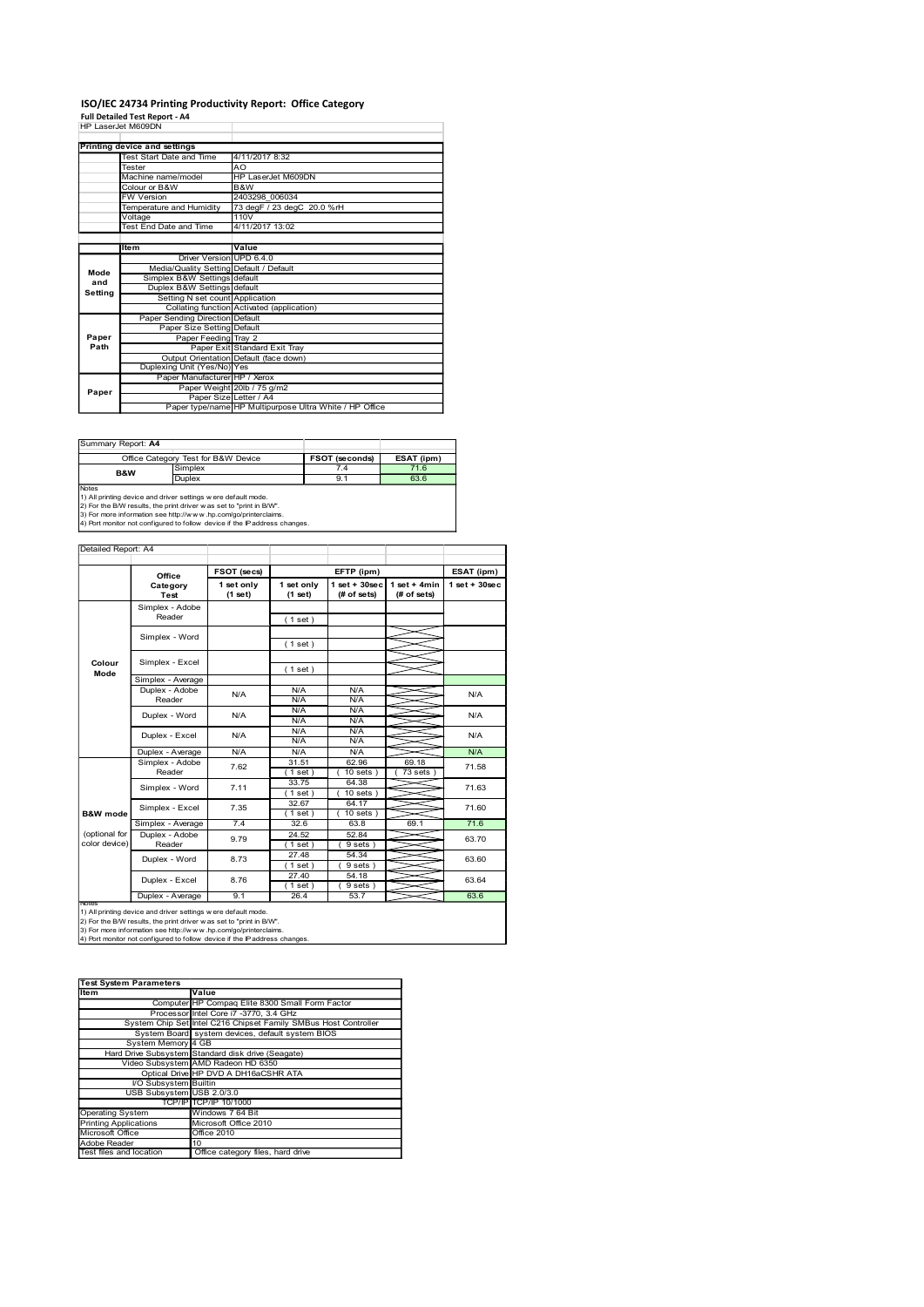## ISO/IEC 24734 Printing Productivity Report: Office Category<br>Feature Performance Full Report - Office Feature Performance Test<br>HP LaserJet M609DN

|         | Feature Performance Full Report - Office Feature Performance Test | ISO/IEC 24734 Printing Productivity Report: Office Category        |                                  |
|---------|-------------------------------------------------------------------|--------------------------------------------------------------------|----------------------------------|
|         | HP LaserJet M609DN                                                |                                                                    |                                  |
|         | <b>Printing device and settings</b>                               |                                                                    |                                  |
|         | Fest Start Date and Time<br>Tester                                | 4/11/2017 8:32<br>AO                                               |                                  |
|         | Machine name/model                                                |                                                                    |                                  |
|         |                                                                   | HP LaserJet M609DN                                                 |                                  |
|         | Colour or B&W                                                     | B&W                                                                |                                  |
|         | W Version<br>Temperature and Humidity                             | 2403298 006034<br>73 degF / 23 degC 20.0 %rH                       |                                  |
|         | √oltage<br>Test End Date and Time                                 | 110V<br>4/11/2017 13:02                                            |                                  |
|         |                                                                   |                                                                    |                                  |
|         | Item<br>Driver Version UPD 6.4.0                                  | Value                                                              |                                  |
| Mode    | Media/Quality Setting Default / Default                           |                                                                    |                                  |
| and     | Simplex B&W Settings default<br>Duplex B&W Settings default       |                                                                    |                                  |
| Setting | Setting N set count Application                                   |                                                                    |                                  |
|         | Paper Sending Direction Default                                   | Collating function Activated (application)                         |                                  |
| Paper   | Paper Size Setting Default                                        |                                                                    |                                  |
| Path    | Paper Feeding Tray 2                                              | Paper Exit Standard Exit Tray                                      |                                  |
|         |                                                                   | Output Orientation Default (face down)                             |                                  |
|         | Duplexing Unit (Yes/No) Yes<br>Paper Manufacturer HP / Xerox      |                                                                    |                                  |
| Paper   |                                                                   | Paper Weight 20lb / 75 g/m2                                        |                                  |
|         | Paper Size Letter / A4                                            | Paper type/name HP Multipurpose Ultra White / HP Office            |                                  |
|         |                                                                   |                                                                    |                                  |
|         |                                                                   | ISO Print Productivity Report: Feature Performance Test Summary    |                                  |
|         |                                                                   |                                                                    | <b>Feature Performance Ratio</b> |
|         |                                                                   | <b>Printing Modes</b><br>(Feature Adobe Reader - Office test file) | A5 and Legal                     |

|                                           | Colour or B&W                                                                                                                                                                                                                                                                      | B&W                                        |                      |                |                |                                  |             |                       |
|-------------------------------------------|------------------------------------------------------------------------------------------------------------------------------------------------------------------------------------------------------------------------------------------------------------------------------------|--------------------------------------------|----------------------|----------------|----------------|----------------------------------|-------------|-----------------------|
|                                           | W Version                                                                                                                                                                                                                                                                          | 2403298 006034                             |                      |                |                |                                  |             |                       |
|                                           | Femperature and Humidity                                                                                                                                                                                                                                                           | 73 degF / 23 degC 20.0 %rH                 |                      |                |                |                                  |             |                       |
|                                           | /oltage                                                                                                                                                                                                                                                                            | 110V                                       |                      |                |                |                                  |             |                       |
|                                           | <b>Fest End Date and Time</b>                                                                                                                                                                                                                                                      | 4/11/2017 13:02                            |                      |                |                |                                  |             |                       |
|                                           |                                                                                                                                                                                                                                                                                    |                                            |                      |                |                |                                  |             |                       |
|                                           | Item                                                                                                                                                                                                                                                                               | Value                                      |                      |                |                |                                  |             |                       |
|                                           | Driver Version UPD 6.4.0                                                                                                                                                                                                                                                           |                                            |                      |                |                |                                  |             |                       |
| Mode                                      | Media/Quality Setting                                                                                                                                                                                                                                                              | Default / Default                          |                      |                |                |                                  |             |                       |
| and                                       | Simplex B&W Settings default                                                                                                                                                                                                                                                       |                                            |                      |                |                |                                  |             |                       |
| Setting                                   | Duplex B&W Settings default                                                                                                                                                                                                                                                        |                                            |                      |                |                |                                  |             |                       |
|                                           | Setting N set count Application                                                                                                                                                                                                                                                    | Collating function Activated (application) |                      |                |                |                                  |             |                       |
|                                           |                                                                                                                                                                                                                                                                                    |                                            |                      |                |                |                                  |             |                       |
|                                           | Paper Sending Direction Default                                                                                                                                                                                                                                                    |                                            |                      |                |                |                                  |             |                       |
|                                           | Paper Size Setting Default                                                                                                                                                                                                                                                         |                                            |                      |                |                |                                  |             |                       |
| Paper                                     | Paper Feeding Tray 2                                                                                                                                                                                                                                                               |                                            |                      |                |                |                                  |             |                       |
| Path                                      | Paper Exit Standard Exit Tray                                                                                                                                                                                                                                                      |                                            |                      |                |                |                                  |             |                       |
|                                           | Output Orientation Default (face down)<br>Duplexing Unit (Yes/No) Yes                                                                                                                                                                                                              |                                            |                      |                |                |                                  |             |                       |
|                                           |                                                                                                                                                                                                                                                                                    | Paper Manufacturer HP / Xerox              |                      |                |                |                                  |             |                       |
|                                           | Paper Weight 20lb / 75 g/m2                                                                                                                                                                                                                                                        |                                            |                      |                |                |                                  |             |                       |
| Paper                                     | Paper Size Letter / A4                                                                                                                                                                                                                                                             |                                            |                      |                |                |                                  |             |                       |
|                                           | Paper type/name HP Multipurpose Ultra White / HP Office                                                                                                                                                                                                                            |                                            |                      |                |                |                                  |             |                       |
|                                           |                                                                                                                                                                                                                                                                                    |                                            |                      |                |                |                                  |             |                       |
|                                           | ISO Print Productivity Report: Feature Performance Test Summary                                                                                                                                                                                                                    |                                            |                      |                |                |                                  |             |                       |
|                                           |                                                                                                                                                                                                                                                                                    |                                            |                      |                |                | <b>Feature Performance Ratio</b> |             |                       |
|                                           | <b>Printing Modes</b>                                                                                                                                                                                                                                                              |                                            |                      |                | A5 and Legal   |                                  |             |                       |
|                                           |                                                                                                                                                                                                                                                                                    |                                            |                      |                |                |                                  |             |                       |
| (Feature Adobe Reader - Office test file) |                                                                                                                                                                                                                                                                                    |                                            | FSOT (base)          | ESAT (feature) |                |                                  |             |                       |
|                                           |                                                                                                                                                                                                                                                                                    |                                            |                      |                | FSOT (feature) | ESAT (base)                      |             |                       |
|                                           | A5 Landscape Feed - Colour                                                                                                                                                                                                                                                         |                                            |                      | Simplex        |                |                                  |             |                       |
|                                           | A5 Portrait Feed - Colour<br>Simplex                                                                                                                                                                                                                                               |                                            |                      |                |                |                                  |             |                       |
|                                           | Legal - Colour                                                                                                                                                                                                                                                                     |                                            |                      | Simplex        |                |                                  |             |                       |
|                                           | Legal - Colour                                                                                                                                                                                                                                                                     |                                            |                      | Duplex         |                |                                  |             |                       |
|                                           | A5 Landscape Feed - B/W                                                                                                                                                                                                                                                            |                                            |                      | Simplex        | 130%           | 162%                             |             |                       |
|                                           | A5 Portrait Feed - B/W                                                                                                                                                                                                                                                             |                                            |                      | Simplex        | 65%            | 42%                              |             |                       |
|                                           | Legal - B/W                                                                                                                                                                                                                                                                        |                                            |                      | Simplex        |                |                                  |             |                       |
|                                           |                                                                                                                                                                                                                                                                                    |                                            |                      |                |                |                                  |             |                       |
|                                           | Legal - B/W                                                                                                                                                                                                                                                                        |                                            |                      | Duplex         |                |                                  |             |                       |
| Notes                                     | 1) All printing device and driver settings w ere default mode.<br>2) Test conducted with 8-paper Office Feature Performance file.<br>3) For more information see http://www.hp.com/go/printerclaims.<br>4) Port monitor not configured to follow device if the IP address changes. |                                            |                      |                |                |                                  |             |                       |
|                                           | Feature Performance Full Report - Feature Printing Mode: 'Office' Feature Performance Test                                                                                                                                                                                         |                                            |                      |                |                |                                  |             |                       |
|                                           | <b>Printing Modes</b>                                                                                                                                                                                                                                                              |                                            | <b>Base Printing</b> |                |                | <b>Feature Performance</b>       |             |                       |
|                                           | Feature Adobe Reader - Office<br>test file (8-page)                                                                                                                                                                                                                                |                                            | Mode                 |                |                | A5 and Legal                     |             |                       |
|                                           |                                                                                                                                                                                                                                                                                    |                                            |                      |                |                |                                  |             |                       |
|                                           |                                                                                                                                                                                                                                                                                    |                                            | <b>FSOT</b>          | <b>ESAT</b>    | 1 set          | $1$ set + $30$ sec               | FSOT (base) | <b>ESAT (feature)</b> |

|            | If earnie House Reader - Office test file)                                                                                                                                                                                                                                                                                                                                       |                                                                                           |                            | FSOT (feature)       | <b>FSOT (base) ESAT (feature)</b><br>ESAT (base) |                            |                                                      |  |
|------------|----------------------------------------------------------------------------------------------------------------------------------------------------------------------------------------------------------------------------------------------------------------------------------------------------------------------------------------------------------------------------------|-------------------------------------------------------------------------------------------|----------------------------|----------------------|--------------------------------------------------|----------------------------|------------------------------------------------------|--|
|            | A5 Landscape Feed - Colour                                                                                                                                                                                                                                                                                                                                                       |                                                                                           | Simplex                    |                      |                                                  |                            |                                                      |  |
|            | A5 Portrait Feed - Colour                                                                                                                                                                                                                                                                                                                                                        |                                                                                           | Simplex                    |                      |                                                  |                            |                                                      |  |
|            | Legal - Colour                                                                                                                                                                                                                                                                                                                                                                   |                                                                                           | Simplex                    |                      |                                                  |                            |                                                      |  |
|            | Legal - Colour                                                                                                                                                                                                                                                                                                                                                                   |                                                                                           | Duplex                     |                      |                                                  |                            |                                                      |  |
|            | A5 Landscape Feed - B/W                                                                                                                                                                                                                                                                                                                                                          |                                                                                           | Simplex                    | 130%                 | 162%                                             |                            |                                                      |  |
|            | A5 Portrait Feed - B/W                                                                                                                                                                                                                                                                                                                                                           |                                                                                           |                            | Simplex<br>65%       | 42%                                              |                            |                                                      |  |
|            | Legal - B/W                                                                                                                                                                                                                                                                                                                                                                      |                                                                                           | Simplex                    |                      |                                                  |                            |                                                      |  |
|            | Legal - B/W                                                                                                                                                                                                                                                                                                                                                                      |                                                                                           | Duplex                     |                      |                                                  |                            |                                                      |  |
| Notes      | 1) All printing device and driver settings w ere default mode.<br>2) Test conducted with 8-paper Office Feature Performance file.<br>3) For more information see http://www.hp.com/go/printerclaims.<br>4) Port monitor not configured to follow device if the IP address changes.<br>Feature Performance Full Report - Feature Printing Mode: 'Office' Feature Performance Test |                                                                                           |                            |                      |                                                  |                            |                                                      |  |
|            | <b>Printing Modes</b>                                                                                                                                                                                                                                                                                                                                                            |                                                                                           | <b>Base Printing</b>       |                      |                                                  | <b>Feature Performance</b> |                                                      |  |
|            | Feature Adobe Reader - Office                                                                                                                                                                                                                                                                                                                                                    | Mode                                                                                      |                            |                      |                                                  |                            |                                                      |  |
|            | test file (8-page)                                                                                                                                                                                                                                                                                                                                                               |                                                                                           |                            |                      |                                                  |                            | A5 and Legal<br>FSOT (base)<br><b>ESAT</b> (feature) |  |
|            |                                                                                                                                                                                                                                                                                                                                                                                  | <b>FSOT</b><br><b>Base</b>                                                                | <b>ESAT</b><br><b>Base</b> | 1 set<br>FSOT (secs) | $1$ set + $30$ sec<br>ESAT (ipm)                 |                            | <b>FSOT</b><br>(feature)                             |  |
|            | Simplex A5 Landscape Feed - Colour                                                                                                                                                                                                                                                                                                                                               |                                                                                           |                            |                      |                                                  |                            |                                                      |  |
|            | Simplex A5 Portrait Feed - Colour                                                                                                                                                                                                                                                                                                                                                |                                                                                           |                            |                      |                                                  |                            |                                                      |  |
|            | <b>Legal Simplex - Colour</b>                                                                                                                                                                                                                                                                                                                                                    |                                                                                           |                            |                      |                                                  |                            |                                                      |  |
|            | <b>Legal Duplex - Colour</b>                                                                                                                                                                                                                                                                                                                                                     |                                                                                           |                            |                      |                                                  |                            |                                                      |  |
|            | Simplex A5 Landscape Feed - B/W                                                                                                                                                                                                                                                                                                                                                  |                                                                                           | 11.24<br>71.6              | 8.68                 | 116.3                                            |                            | 130%                                                 |  |
|            | Simplex A5 Portrait Feed - B/W                                                                                                                                                                                                                                                                                                                                                   |                                                                                           | 11.24<br>71.6              | 17.35                | 30.3                                             |                            | 65%                                                  |  |
|            | Legal Simplex - B/W                                                                                                                                                                                                                                                                                                                                                              |                                                                                           | 71.6<br>11.24              |                      |                                                  |                            |                                                      |  |
|            | Legal Duplex - B/W                                                                                                                                                                                                                                                                                                                                                               | 11.24                                                                                     | 71.6                       |                      |                                                  |                            |                                                      |  |
| Notes      | 1) All printing device and driver settings were default mode.<br>2) Test conducted with 8-paper Office Feature Performance file<br>3) For more information see http://www.hp.com/go/printerclaims.<br>4) Port monitor not configured to follow device if the IP address changes.                                                                                                 |                                                                                           |                            |                      |                                                  |                            |                                                      |  |
|            | <b>Test System Parameters</b><br>Item                                                                                                                                                                                                                                                                                                                                            | Value                                                                                     |                            |                      |                                                  |                            |                                                      |  |
|            |                                                                                                                                                                                                                                                                                                                                                                                  | Computer HP Compaq Elite 8300 Small Form Factor<br>Processor Intel Core i7 -3770, 3.4 GHz |                            |                      |                                                  |                            |                                                      |  |
|            | System Chip Set Intel C216 Chipset Family SMBus Host Controller                                                                                                                                                                                                                                                                                                                  | System Board system devices, default system BIOS                                          |                            |                      |                                                  |                            |                                                      |  |
| Test       | System Memory 4 GB                                                                                                                                                                                                                                                                                                                                                               |                                                                                           |                            |                      |                                                  |                            |                                                      |  |
| System     | Hard Drive Subsystem Standard disk drive (Seagate)<br>Video Subsystem AMD Radeon HD 6350                                                                                                                                                                                                                                                                                         |                                                                                           |                            |                      |                                                  |                            |                                                      |  |
|            |                                                                                                                                                                                                                                                                                                                                                                                  | Optical Drive HP DVD A DH16aCSHR ATA                                                      |                            |                      |                                                  |                            |                                                      |  |
|            |                                                                                                                                                                                                                                                                                                                                                                                  |                                                                                           |                            |                      |                                                  |                            |                                                      |  |
|            | I/O Subsystem Builtin<br>USB Subsystem USB 2.0/3.0                                                                                                                                                                                                                                                                                                                               |                                                                                           |                            |                      |                                                  |                            |                                                      |  |
| <b>1/O</b> | Operating System                                                                                                                                                                                                                                                                                                                                                                 | TCP/IP TCP/IP 10/1000<br>Windows 7 64 Bit                                                 |                            |                      |                                                  |                            |                                                      |  |
|            | Printing Applications<br>Software Microsoft Office<br>Adobe Reader                                                                                                                                                                                                                                                                                                               | Microsoft Office 2010<br>Office 2010<br>10                                                |                            |                      |                                                  |                            |                                                      |  |

|                  | <b>Test System Parameters</b> |                                                                 |  |  |  |
|------------------|-------------------------------|-----------------------------------------------------------------|--|--|--|
|                  | ltem                          | Value                                                           |  |  |  |
|                  |                               | Computer HP Compaq Elite 8300 Small Form Factor                 |  |  |  |
|                  |                               | Processor Intel Core i7 -3770, 3.4 GHz                          |  |  |  |
|                  |                               | System Chip Set Intel C216 Chipset Family SMBus Host Controller |  |  |  |
|                  |                               | System Board system devices, default system BIOS                |  |  |  |
| Test             | System Memory 4 GB            |                                                                 |  |  |  |
| System           |                               | Hard Drive Subsystem Standard disk drive (Seagate)              |  |  |  |
|                  |                               | Video Subsystem AMD Radeon HD 6350                              |  |  |  |
|                  |                               | Optical Drive HP DVD A DH16aCSHR ATA                            |  |  |  |
|                  | I/O Subsystem Builtin         |                                                                 |  |  |  |
|                  | USB Subsystem USB 2.0/3.0     |                                                                 |  |  |  |
| $\overline{1/O}$ |                               | TCP/IP TCP/IP 10/1000                                           |  |  |  |
|                  | <b>Operating System</b>       | Windows 7 64 Bit                                                |  |  |  |
|                  | <b>Printing Applications</b>  | Microsoft Office 2010                                           |  |  |  |
|                  | Software Microsoft Office     | Office 2010                                                     |  |  |  |
|                  | Adobe Reader                  | 10                                                              |  |  |  |
|                  | Test files and Incation       | Office category files hard drive                                |  |  |  |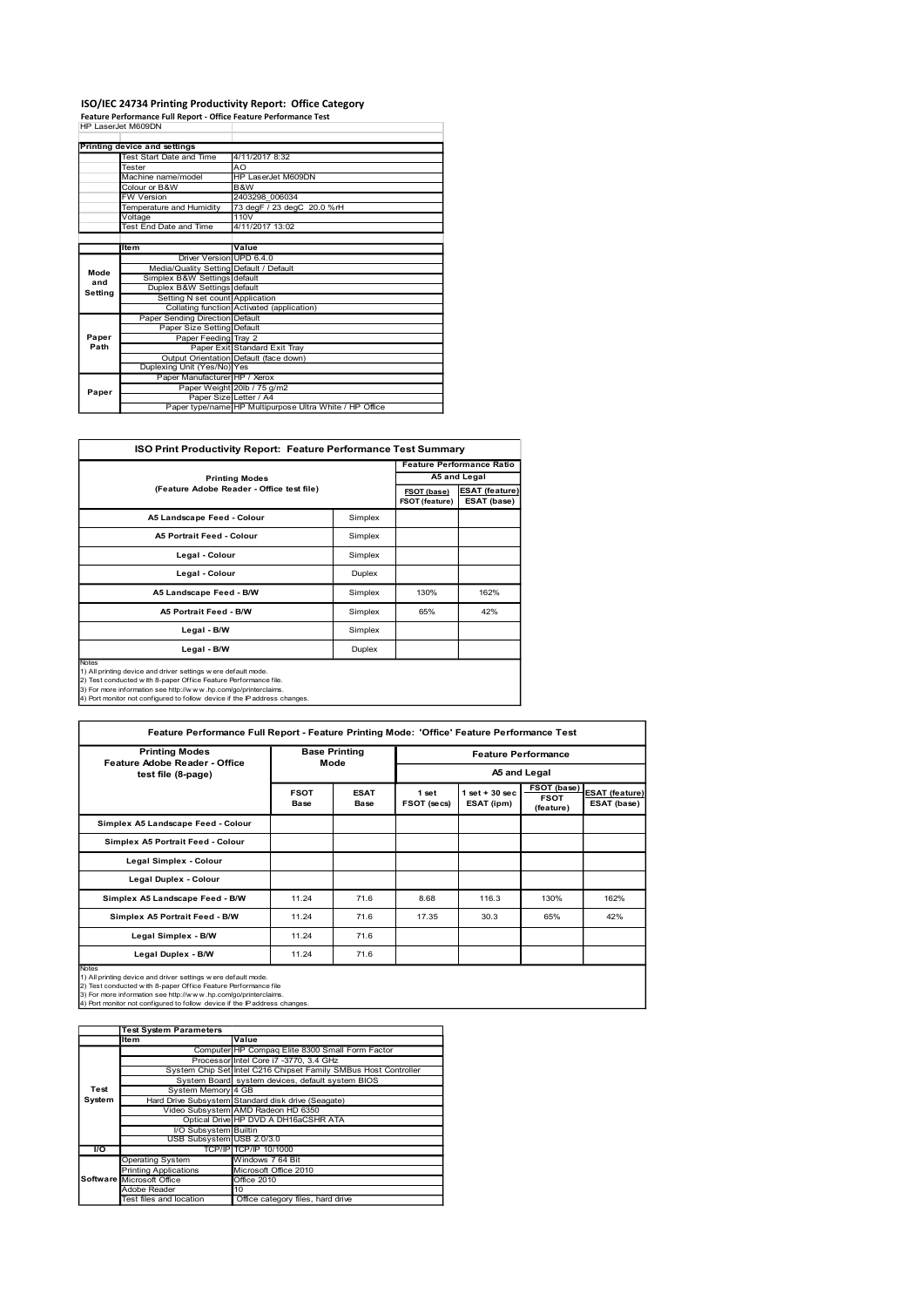### ISO/IEC 17629 First Print Out Time Report: Office Category<br>Full Detailed Test Report - LETTER<br>HP LaserJet M609DN

|                                | ISO/IEC 17629 First Print Out Time Report: Office Category                                                                                                                                                                           |                           |                                |                                |                                                 |                              |                       |                   |  |
|--------------------------------|--------------------------------------------------------------------------------------------------------------------------------------------------------------------------------------------------------------------------------------|---------------------------|--------------------------------|--------------------------------|-------------------------------------------------|------------------------------|-----------------------|-------------------|--|
| HP LaserJet M609DN             | <b>Full Detailed Test Report - LETTER</b>                                                                                                                                                                                            |                           |                                |                                |                                                 |                              |                       |                   |  |
|                                | Printing device and settings<br>Test Start Date and Time                                                                                                                                                                             | 4/11/2017 18:21           |                                |                                |                                                 |                              |                       |                   |  |
|                                | Tester<br>Machine name/model                                                                                                                                                                                                         |                           | AO<br>HP LaserJet M609DN       |                                |                                                 |                              |                       |                   |  |
|                                | Colour or B&W<br>W Version                                                                                                                                                                                                           |                           | B&W<br>2403298_006034          |                                |                                                 |                              |                       |                   |  |
|                                | Configuration (options)<br>Controller                                                                                                                                                                                                |                           | Default<br>4.119               |                                |                                                 |                              |                       |                   |  |
|                                | Printing device page count                                                                                                                                                                                                           |                           | Not Specified<br>Not Specified |                                |                                                 |                              |                       |                   |  |
|                                | Printing supplies page count<br>Temperature and Humidity<br>Voltage                                                                                                                                                                  |                           | 110V                           | 73 degF / 23 degC 20.0 %rH     |                                                 |                              |                       |                   |  |
|                                | Test End Date and Time                                                                                                                                                                                                               | 4/13/2017 3:02            |                                |                                |                                                 |                              |                       |                   |  |
|                                | Item<br>PDL and driver version                                                                                                                                                                                                       | Value<br><b>UPD 6.4.0</b> |                                |                                |                                                 |                              |                       |                   |  |
| Mode<br>and                    | Print Quality mode                                                                                                                                                                                                                   |                           | default<br>default             |                                |                                                 |                              |                       |                   |  |
| Setting                        | <b>B&amp;W</b> settings<br>Paper feed orientation                                                                                                                                                                                    |                           | Short Edge                     |                                |                                                 |                              |                       |                   |  |
| Paper                          | Paper type setting<br>Paper feeding                                                                                                                                                                                                  |                           | default<br>Standard cassette   |                                |                                                 |                              |                       |                   |  |
|                                | Paper exit<br>Paper Path Output orientation                                                                                                                                                                                          |                           | Standard exit tray             | default (face up or face down) |                                                 |                              |                       |                   |  |
|                                |                                                                                                                                                                                                                                      |                           |                                |                                |                                                 |                              |                       |                   |  |
|                                |                                                                                                                                                                                                                                      |                           |                                |                                |                                                 |                              |                       |                   |  |
|                                | ISO First Page Out Time Summary Report: Office Category                                                                                                                                                                              |                           |                                |                                |                                                 |                              |                       |                   |  |
| Summary Report: Letter         |                                                                                                                                                                                                                                      |                           |                                | FPOT from Ready (seconds)      |                                                 |                              |                       |                   |  |
| <b>B&amp;W</b>                 | Simplex                                                                                                                                                                                                                              |                           |                                | 4.72                           |                                                 |                              |                       |                   |  |
|                                | Duplex                                                                                                                                                                                                                               |                           |                                |                                |                                                 |                              |                       |                   |  |
|                                | Notes<br>1) All printing device and driver settings were default mode.                                                                                                                                                               |                           |                                |                                |                                                 |                              |                       |                   |  |
|                                | 17 Au phrama device and unter setuate were setuated to the BW.<br>2) For the BW results, the print driver was set to "print in BW".<br>3) For the BW results, the print driver was set to "print in BW".<br>4) Port monitor not conf |                           |                                |                                |                                                 |                              |                       |                   |  |
|                                |                                                                                                                                                                                                                                      |                           |                                |                                |                                                 |                              |                       |                   |  |
| <b>Detailed Report: LETTER</b> |                                                                                                                                                                                                                                      |                           |                                |                                | ISO First Page Out Time Report: Office Category |                              |                       |                   |  |
|                                |                                                                                                                                                                                                                                      |                           |                                | Word<br>(seconds)              | Excel<br>(seconds)                              | Adobe<br>Reader<br>(seconds) | Average<br>(se conds) | <b>Delay Time</b> |  |

|                                | oriliguration (options)<br>Controller                                                                                                                | ciauit<br>4.119                    |                               |                                                                                        |             |             |                   |                   |
|--------------------------------|------------------------------------------------------------------------------------------------------------------------------------------------------|------------------------------------|-------------------------------|----------------------------------------------------------------------------------------|-------------|-------------|-------------------|-------------------|
|                                | Printing device page count<br>Printing supplies page count                                                                                           | Not Specified<br>Not Specified     |                               |                                                                                        |             |             |                   |                   |
|                                | Temperature and Humidity                                                                                                                             | 73 degF / 23 degC 20.0 %rH<br>110V |                               |                                                                                        |             |             |                   |                   |
|                                | Voltage<br><b>Test End Date and Time</b>                                                                                                             | 4/13/2017 3:02                     |                               |                                                                                        |             |             |                   |                   |
|                                | Item                                                                                                                                                 | Value                              |                               |                                                                                        |             |             |                   |                   |
| Mode                           | PDL and driver version<br>Print Quality mode                                                                                                         | UPD 6.4.0<br>default               |                               |                                                                                        |             |             |                   |                   |
| and<br>Setting                 | <b>B&amp;W</b> settings<br>Paper feed orientation                                                                                                    | default<br>Short Edge              |                               |                                                                                        |             |             |                   |                   |
| Paper                          | Paper type setting<br>Paper feeding                                                                                                                  | default<br>Standard cassette       |                               |                                                                                        |             |             |                   |                   |
|                                | Paper exit                                                                                                                                           | Standard exit tray                 |                               |                                                                                        |             |             |                   |                   |
| Paper Path                     | Output orientation                                                                                                                                   | default (face up or face down)     |                               |                                                                                        |             |             |                   |                   |
|                                |                                                                                                                                                      |                                    |                               |                                                                                        |             |             |                   |                   |
|                                | ISO First Page Out Time Summary Report: Office Category                                                                                              |                                    |                               |                                                                                        |             |             |                   |                   |
| Summary Report: Letter         |                                                                                                                                                      |                                    |                               |                                                                                        |             |             |                   |                   |
|                                | Simplex                                                                                                                                              | FPOT from Ready (seconds)          | 4.72                          |                                                                                        |             |             |                   |                   |
| B&W                            | Duplex                                                                                                                                               |                                    |                               |                                                                                        |             |             |                   |                   |
| Notes                          | 1) All printing device and driver settings were default mode.                                                                                        |                                    |                               |                                                                                        |             |             |                   |                   |
|                                | 2) For the B/W results, the print driver was set to "print in B/W".<br>3) For more information see http://w w w .hp.com/go/printerclaims.            |                                    |                               |                                                                                        |             |             |                   |                   |
|                                | 4) Port monitor not configured to follow device if the IP address changes.<br>5) Page counts w ere collected after completion of the tests.          |                                    |                               |                                                                                        |             |             |                   |                   |
|                                |                                                                                                                                                      |                                    |                               |                                                                                        |             |             |                   |                   |
|                                |                                                                                                                                                      |                                    |                               | ISO First Page Out Time Report: Office Category                                        |             |             |                   |                   |
| <b>Detailed Report: LETTER</b> |                                                                                                                                                      |                                    | Word                          | Excel                                                                                  | Adobe       | Average     | <b>Delay Time</b> |                   |
|                                |                                                                                                                                                      |                                    | (seconds)                     | (seconds)                                                                              | Reader      | (se conds)  |                   |                   |
|                                |                                                                                                                                                      |                                    |                               |                                                                                        | (seconds)   |             |                   |                   |
|                                | FPOT from Ready - Simplex                                                                                                                            |                                    |                               |                                                                                        |             |             |                   |                   |
|                                | FPOT from Ready - Duplex                                                                                                                             |                                    |                               |                                                                                        |             |             |                   |                   |
| <b>Color Mode</b>              | FPOT from Sleep - Simplex                                                                                                                            |                                    |                               |                                                                                        | N/A         |             |                   |                   |
|                                | Recovery Time                                                                                                                                        |                                    |                               |                                                                                        |             |             |                   |                   |
|                                | FPOT from Off - Simplex                                                                                                                              |                                    |                               |                                                                                        |             |             |                   |                   |
|                                | Warm-up Time                                                                                                                                         |                                    |                               |                                                                                        |             |             |                   |                   |
|                                | FPOT from Ready - Simplex                                                                                                                            |                                    | 4.48                          | 4.67                                                                                   | 4.99        | 4.72        | 20 Seconds        |                   |
|                                | FPOT from Ready - Duplex                                                                                                                             |                                    |                               |                                                                                        |             |             |                   |                   |
|                                | FPOT from Sleep - Simplex                                                                                                                            |                                    |                               |                                                                                        | 11.72       |             | 105 Minutes       |                   |
| <b>B&amp;W Mode</b>            | Recovery Time                                                                                                                                        |                                    |                               |                                                                                        | 6.7         |             |                   |                   |
|                                |                                                                                                                                                      |                                    |                               |                                                                                        |             |             |                   |                   |
|                                | FPOT from Off - Simplex                                                                                                                              |                                    |                               |                                                                                        | 159.65      |             |                   |                   |
| Notes                          | Warm-up Time                                                                                                                                         |                                    |                               |                                                                                        | 154.66      |             |                   |                   |
|                                | 1) All printing device and driver settings were default mode.                                                                                        |                                    |                               |                                                                                        |             |             |                   |                   |
|                                | 2) For the B/W results, the print driver w as set to "print in B/W".<br>3) For more information see http://www.hp.com/go/printerclaims.              |                                    |                               |                                                                                        |             |             |                   |                   |
|                                | 4) Port monitor not configured to follow device if the IP address changes.<br>5) Page counts w ere collected after completion of the tests.          |                                    |                               |                                                                                        |             |             |                   |                   |
|                                | 6) Details for FPOT from Sleep are shown below                                                                                                       |                                    |                               |                                                                                        |             |             |                   |                   |
| <b>HP Data Table</b>           |                                                                                                                                                      |                                    |                               |                                                                                        |             |             |                   |                   |
| <b>Detailed Report: LETTER</b> |                                                                                                                                                      |                                    | <b>FPOT Avg</b>               | FPOT (secs)                                                                            | FPOT (secs) | FPOT (secs) |                   |                   |
|                                |                                                                                                                                                      |                                    | (secs)                        | Iteration 1                                                                            | Iteration 2 | Iteration 3 | Application       | <b>Delay Time</b> |
|                                | FPOT from Sleep                                                                                                                                      |                                    | N/A                           | N/A                                                                                    | N/A         | N/A         | Adobe Reader      |                   |
| <b>Color Mode</b>              | FPOT from Sleep (15 minutes)<br>HP/Non ISO Test                                                                                                      |                                    | N/A                           | N/A                                                                                    | <b>N/A</b>  | N/A         | Adobe Reader      |                   |
|                                | FPOT from Sleep                                                                                                                                      |                                    | 11.72                         | 11.58                                                                                  | 11.86       | <b>N/A</b>  | Adobe Reader      | 105 Minutes       |
| <b>B&amp;W Mode</b>            | FPOT from Sleep (15 minutes)                                                                                                                         |                                    | 7.08                          | 7.08                                                                                   | 7.08        | N/A         | Adobe Reader      | 15 Minutes        |
| Notes                          | HP/Non ISO Test                                                                                                                                      |                                    |                               |                                                                                        |             |             |                   |                   |
|                                | 1) All printing device and driver settings were default mode.                                                                                        |                                    |                               |                                                                                        |             |             |                   |                   |
|                                |                                                                                                                                                      |                                    |                               |                                                                                        |             |             |                   |                   |
|                                | 2) For the B/W results, the print driver w as set to "print in B/W".<br>3 DLP includes detailed iterations as data measurements may vary run to run. |                                    |                               |                                                                                        |             |             |                   |                   |
|                                |                                                                                                                                                      |                                    |                               |                                                                                        |             |             |                   |                   |
|                                |                                                                                                                                                      |                                    |                               |                                                                                        |             |             |                   |                   |
|                                | <b>Test System Parameters</b>                                                                                                                        |                                    |                               |                                                                                        |             |             |                   |                   |
|                                | Item<br>Computer                                                                                                                                     | Value                              |                               | HP Compaq Elite 8300 Small Form Factor                                                 |             |             |                   |                   |
|                                | Processor                                                                                                                                            | Intel Core i7 -3770, 3.4 GHz       |                               |                                                                                        |             |             |                   |                   |
|                                | System Chip Set<br>System Board                                                                                                                      |                                    |                               | Intel C216 Chipset Family SMBus Host Controller<br>system devices, default system BIOS |             |             |                   |                   |
| Test<br>System                 | <b>System Memory</b><br>Hard Drive Subsystem                                                                                                         | 4 GB                               | Standard disk drive (Seagate) |                                                                                        |             |             |                   |                   |
|                                | Video Subsystem<br><b>Optical Drive</b>                                                                                                              | AMD Radeon HD 6350                 | HP DVD A DH16aCSHR ATA        |                                                                                        |             |             |                   |                   |
|                                | I/O Subsystem                                                                                                                                        | <b>Builtin</b>                     |                               |                                                                                        |             |             |                   |                   |
|                                | <b>USB Subsystem</b>                                                                                                                                 | USB 2.0/3.0                        |                               |                                                                                        |             |             |                   |                   |
| Printing<br>Device             | TCP/IP                                                                                                                                               | 10/1000                            |                               |                                                                                        |             |             |                   |                   |
| Connection                     |                                                                                                                                                      |                                    |                               |                                                                                        |             |             |                   |                   |
|                                | <b>Operating System</b><br><b>Printing Applications</b>                                                                                              |                                    | Microsoft Office 2010 SP2     | Windows 7 Business/Ultimate, 64 bit, Build 7601, SP 1                                  |             |             |                   |                   |
| Software                       | <b>Print Driver</b>                                                                                                                                  | Adobe Reader 10.1.4<br>UPD 6.4.0   |                               |                                                                                        |             |             |                   |                   |
|                                |                                                                                                                                                      |                                    |                               |                                                                                        |             |             |                   |                   |
|                                |                                                                                                                                                      |                                    |                               |                                                                                        |             |             |                   |                   |
|                                |                                                                                                                                                      |                                    |                               |                                                                                        |             |             |                   |                   |
|                                |                                                                                                                                                      |                                    |                               |                                                                                        |             |             |                   |                   |
|                                |                                                                                                                                                      |                                    |                               |                                                                                        |             |             |                   |                   |
|                                |                                                                                                                                                      |                                    |                               |                                                                                        |             |             |                   |                   |

|                                  | <b>Test System Parameters</b> |                                                       |  |  |  |  |  |
|----------------------------------|-------------------------------|-------------------------------------------------------|--|--|--|--|--|
|                                  | Item                          | Value                                                 |  |  |  |  |  |
|                                  | Computer                      | HP Compag Elite 8300 Small Form Factor                |  |  |  |  |  |
|                                  | Processor                     | Intel Core i7 -3770, 3.4 GHz                          |  |  |  |  |  |
|                                  | System Chip Set               | Intel C216 Chipset Family SMBus Host Controller       |  |  |  |  |  |
|                                  | System Board                  | system devices, default system BIOS                   |  |  |  |  |  |
| Test                             | <b>System Memory</b>          | 4 GB                                                  |  |  |  |  |  |
| System                           | Hard Drive Subsystem          | Standard disk drive (Seagate)                         |  |  |  |  |  |
|                                  | Video Subsystem               | AMD Radeon HD 6350                                    |  |  |  |  |  |
|                                  | Optical Drive                 | HP DVD A DH16aCSHR ATA                                |  |  |  |  |  |
|                                  | I/O Subsystem                 | <b>Builtin</b>                                        |  |  |  |  |  |
|                                  | <b>USB Subsystem</b>          | USB 2.0/3.0                                           |  |  |  |  |  |
| Printina<br>Device<br>Connection | TCP/IP                        | 10/1000                                               |  |  |  |  |  |
|                                  | <b>Operating System</b>       | Windows 7 Business/Ultimate, 64 bit, Build 7601, SP 1 |  |  |  |  |  |
|                                  | <b>Printing Applications</b>  | Microsoft Office 2010 SP2                             |  |  |  |  |  |
| Software                         |                               | Adobe Reader 10.1.4                                   |  |  |  |  |  |
|                                  | <b>Print Driver</b>           | UPD 6.4.0                                             |  |  |  |  |  |